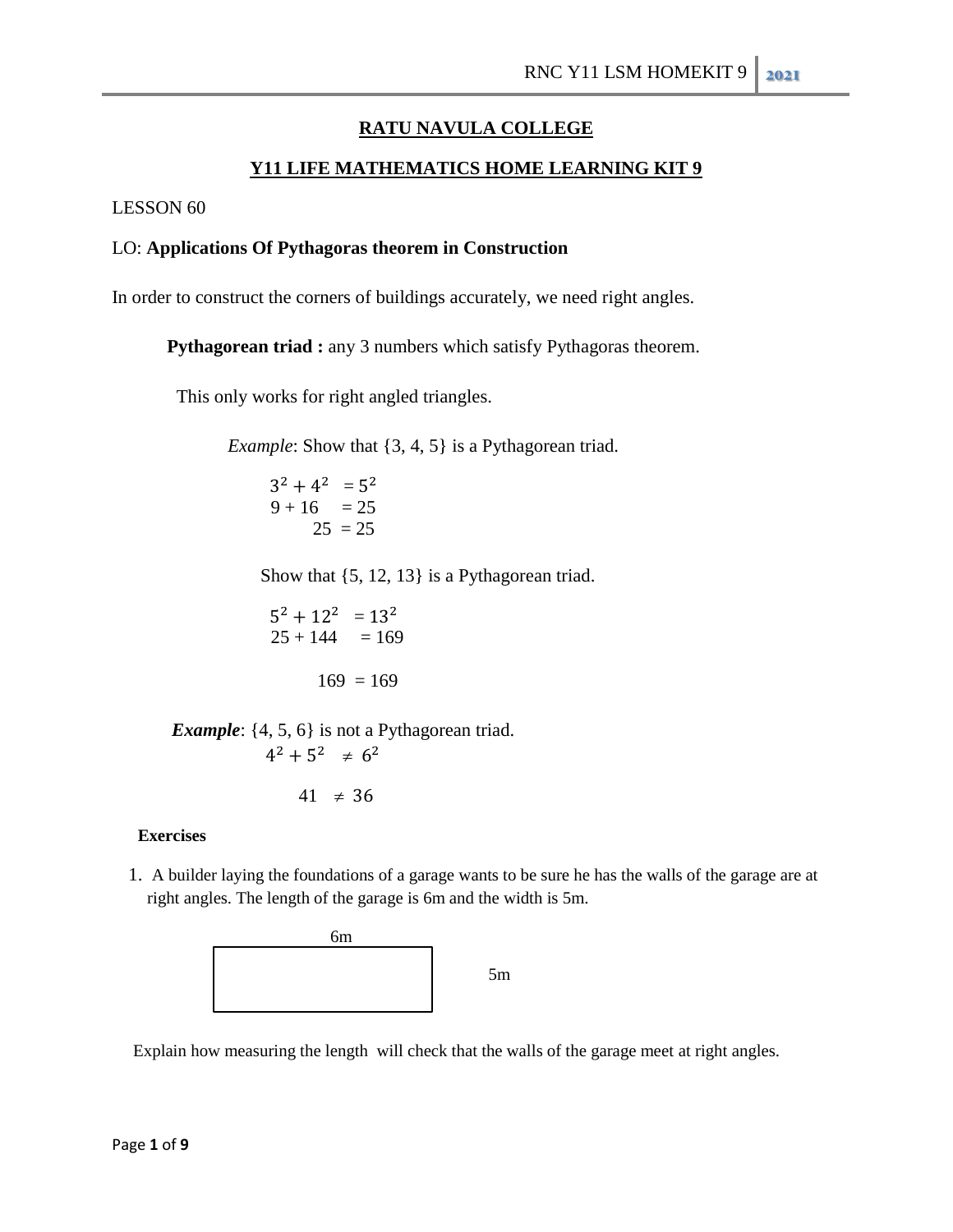2. A 5m ladder is leaning against a wall. The foot of the ladder is 3 m from the base of the wall.



How far up the wall does the ladder reach?

**3.** In the diagram AB is the sloping roof of a shed. Point A is 3m high, B is 5 m high. The width of the shed is 6 m

Find AB, the length of roofing iron needed for the roof.



 4. A rectangular football field measures 56m by 100m. Calculate the distance across the field from one corner to the corner diagonally opposite.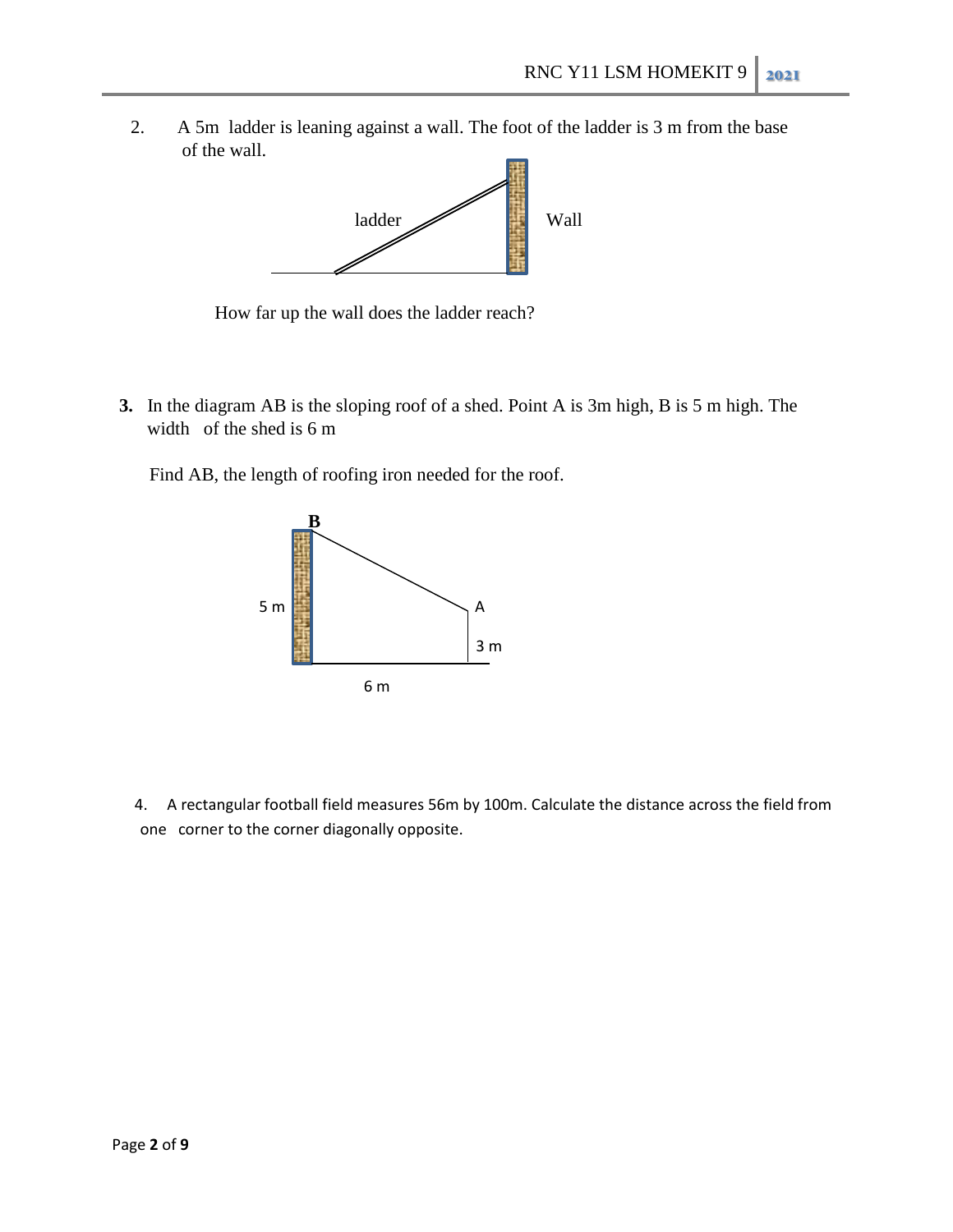5. The following is a building sketch of a garage



- a) Find the value of x.
- b) Find the value of y.
- c) Find the value of z using Pythagoras Theorem.

# LESSON 61

LO: Naming the sides of a right angle triangle





- 1. **Hypotenuse** is the longest side, opposite the right-angle.
- 2. **Opposite** side is directly opposite the angle  $\theta$
- 3. **Adjacent** side is the side next to the angle  $\theta$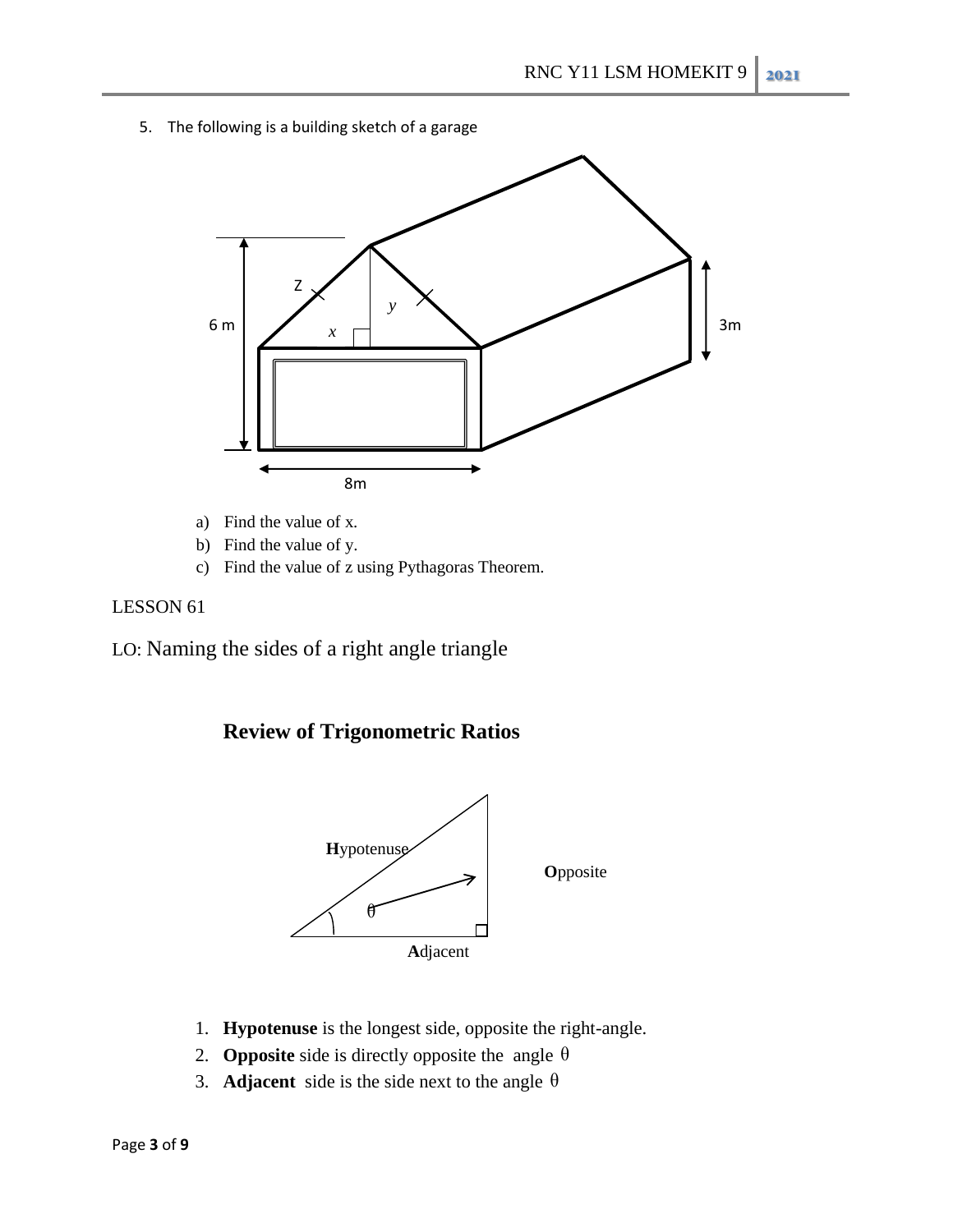# **SOHCAHTOA**

| $\sin\theta = \frac{\text{opposite}}{\text{hypotenuse}}$ | adjacent<br>$\cos\theta = \frac{\pi}{2}$<br>hypotenuse | $\tan \theta = \frac{\text{opposite}}{\text{adjacent}}$ |
|----------------------------------------------------------|--------------------------------------------------------|---------------------------------------------------------|
| $\sin\theta = \frac{Q}{\pi}$                             | $\cos\theta = \frac{A}{H}$                             | $\tan \theta = \frac{O}{4}$                             |

 **Note**: The angle of elevation is measured up from the horizontal while the angle of depression is measured down from the horizontal.

Example : Find the value of a



1. Label the sides of the triangle



2. Identify the appropriate ratio to use. We are finding the length of the opposite side and are given the length of the hypotenuse so choose the sine ratio.

$$
\sin \theta = \frac{O}{H}
$$

$$
\sin 35^\circ = \frac{a}{6}
$$

$$
a = 6 \sin 35^\circ
$$

$$
a = 3.44 cm
$$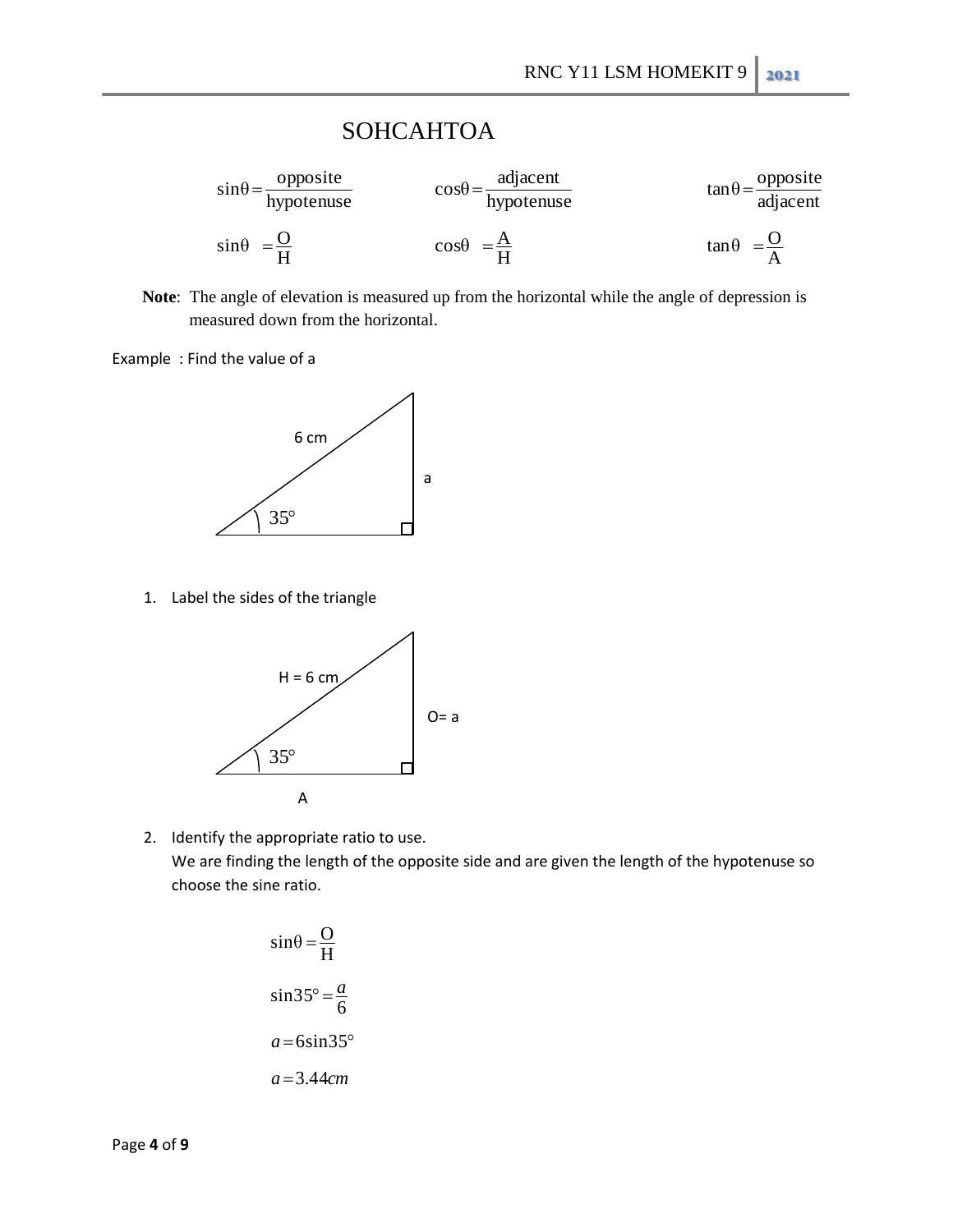# **Applications**

Buildings, surveying and architecture

#### **Exercises**

 1. A 5m ladder is leaning against a wall. The foot of the ladder is 3 m from the base of the wall.



What angle does the ladder make with the ground?

2. A 3 m ladder makes an angle of  $30^{\circ}$  with the wall.



- a) How far up the wall does the ladder reach?
- b) How far is the foot of the ladder from the wall?
- 3. A ladder makes an angle of 40 with the ground and it reaches 2.5 m up the wall.



- a) Find the length of the ladder?
- b) How far is the foot of the ladder from the wall?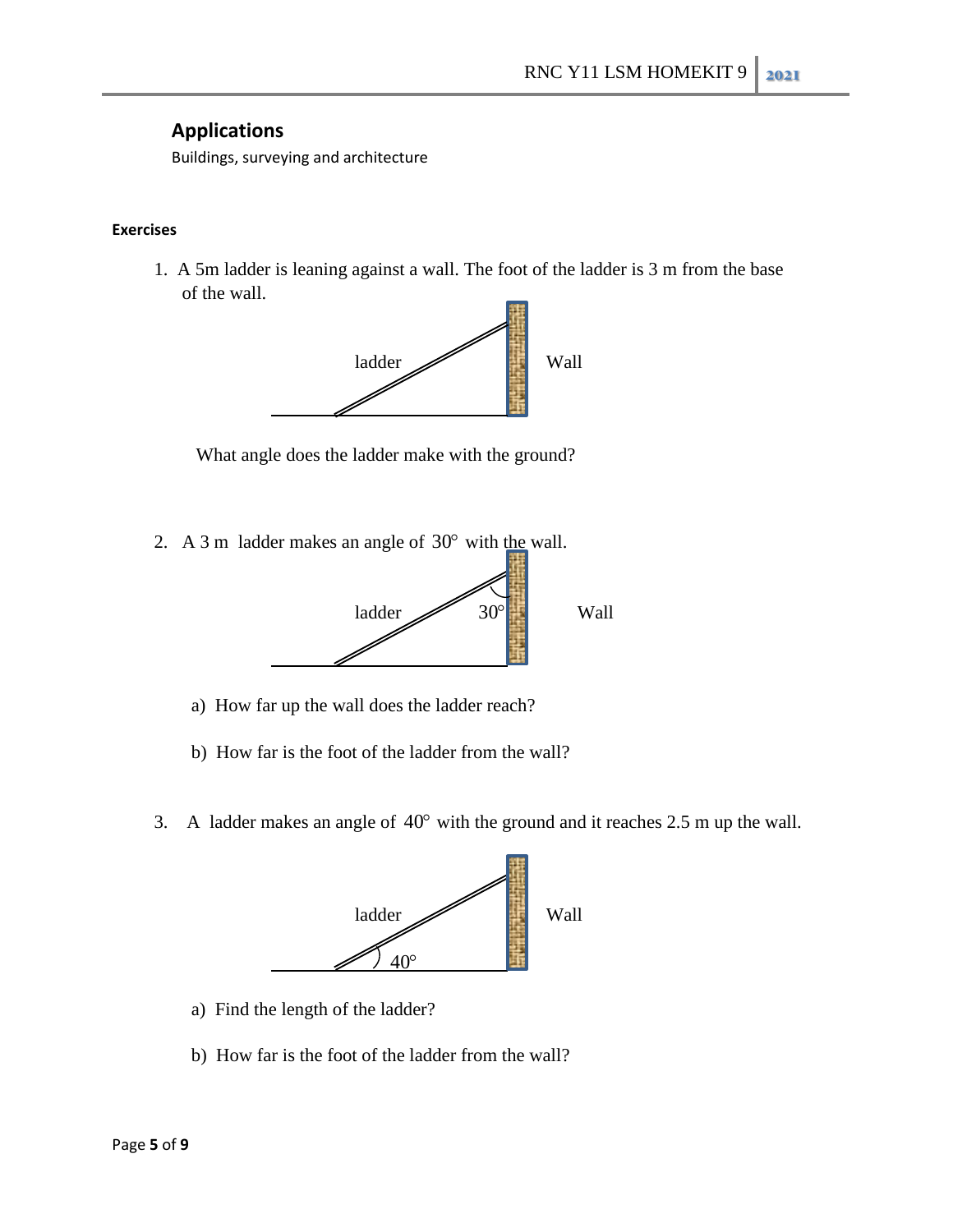# LESSON 62

LO: Solve practical situations using Trigonometric ratios.

Example: Find the value of  $\theta$ 



1. Label the sides of the triangle



2. Identify the appropriate ratio to use. We are are given O and A so choose the tangent ratio.

$$
\tan \theta = \frac{O}{A}
$$

$$
\tan \theta = \frac{5}{10}
$$

$$
\theta = \tan^{-1} \frac{5}{10}
$$

$$
\theta = 26.57^{\circ}
$$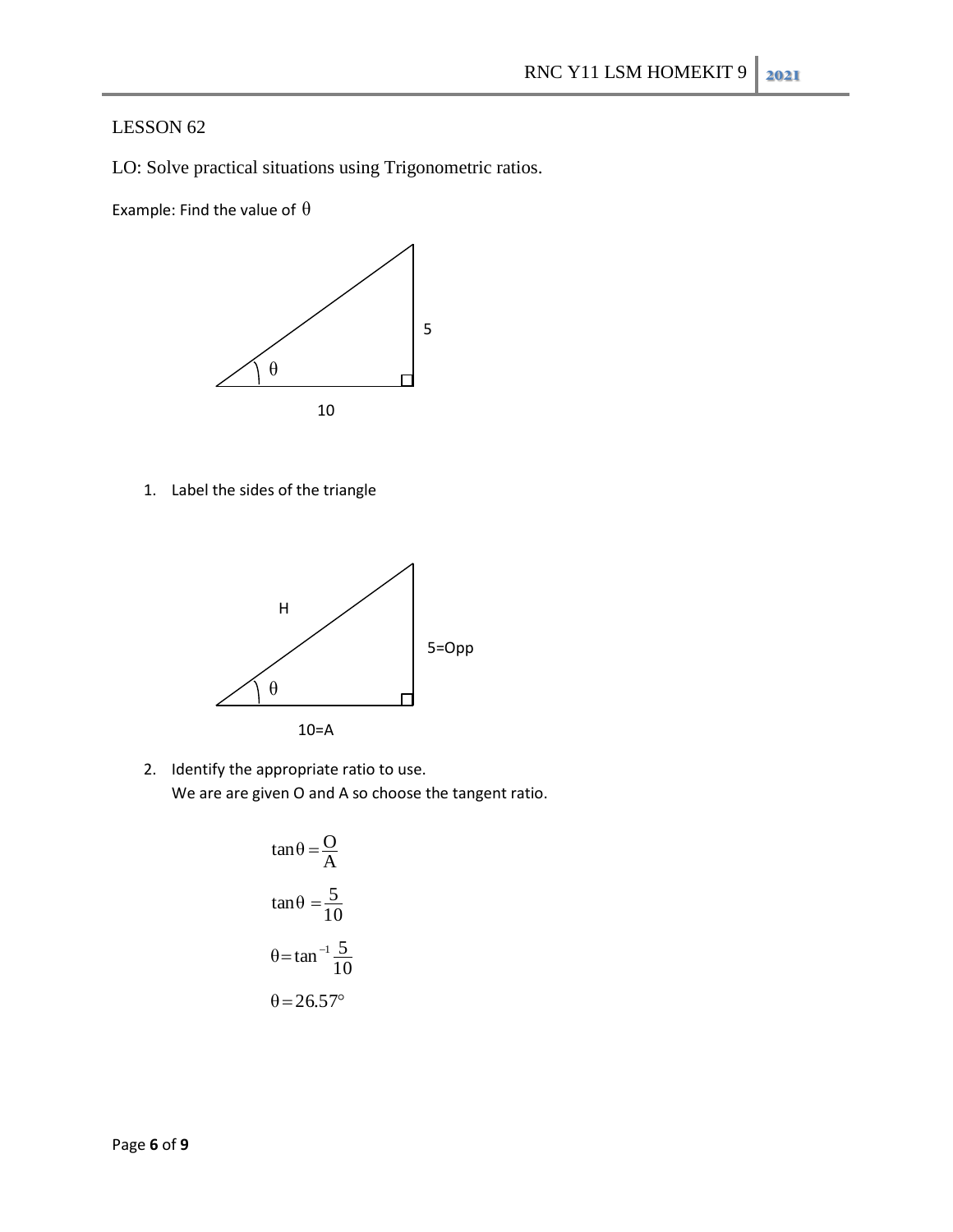#### **ACTIVITY**

1. A surveyor needs to determine the height of a building. He measures the angle of elevation of the top of building as 40 . The surveyor's eye level is 1.6m above the ground.



Find the height h of the building.

 2. At a certain time of the day a post , 5m tall , casts a shadow of 2m. What is the angle of elevation of the sun at that time?

#### LESSON 63

LO: applications of Pythagoras Theorem to practical situations.

Many practical problems have solutions which involve finding side lengths of right-angled triangles. A clear diagram, including all information given, is the starting point for solving such problems. Include extra lines where necessary to complete a right-angled triangle in your diagram.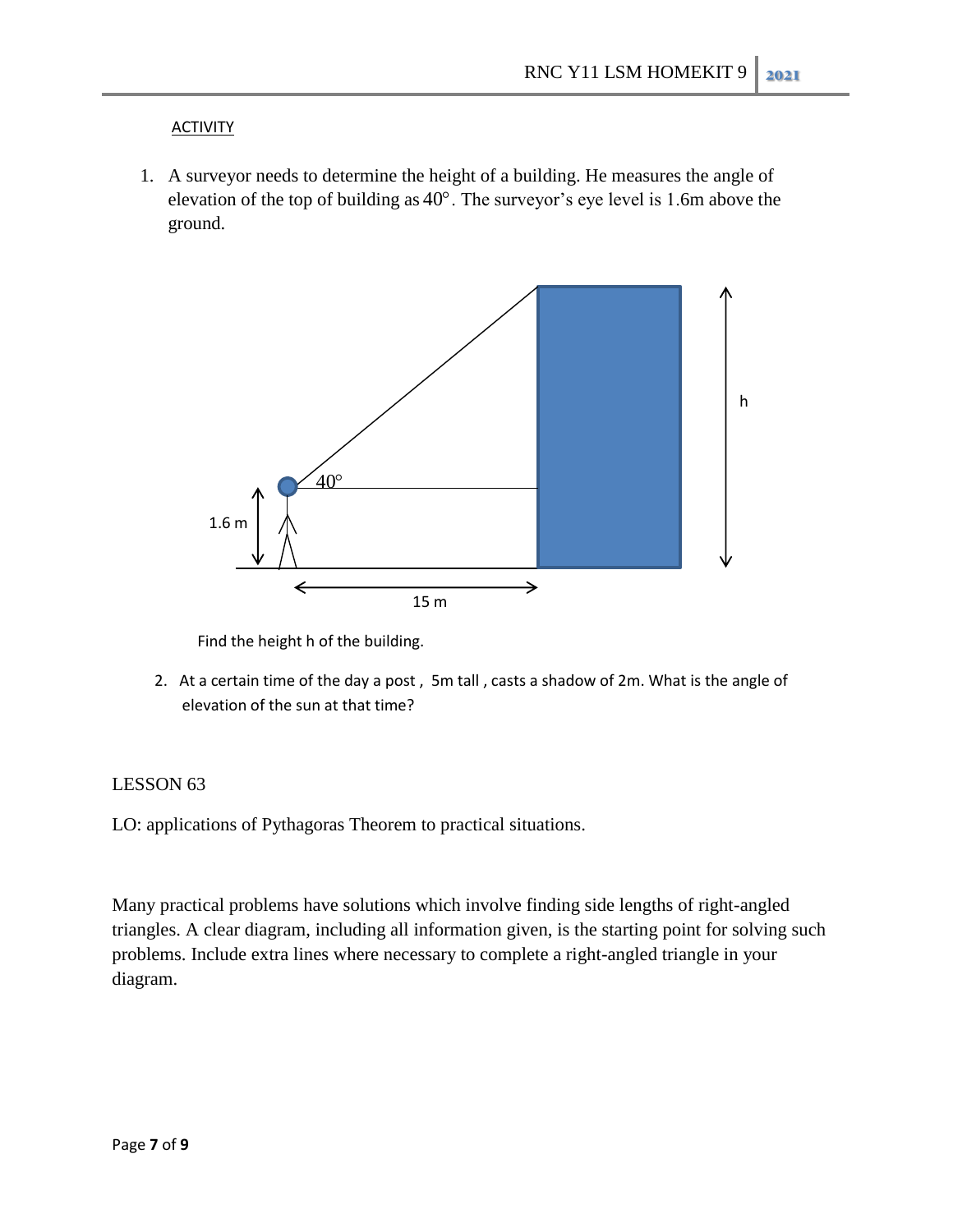#### ACTIVITY

1. A carpenter wants to make a roof pitched at  $30^{\circ}$  as shown.



Find the length of the beam AB.

- 2. A person standing 10 m away from a tree observes the top of the tree at an angle of elevation of 45 . If the person is 1.5 m tall, what is the height of the tree?
- 3. Determine the length of the roofing beam, *l*, required to support a roof of pitch  $20^{\circ}$ as shown in the diagram.